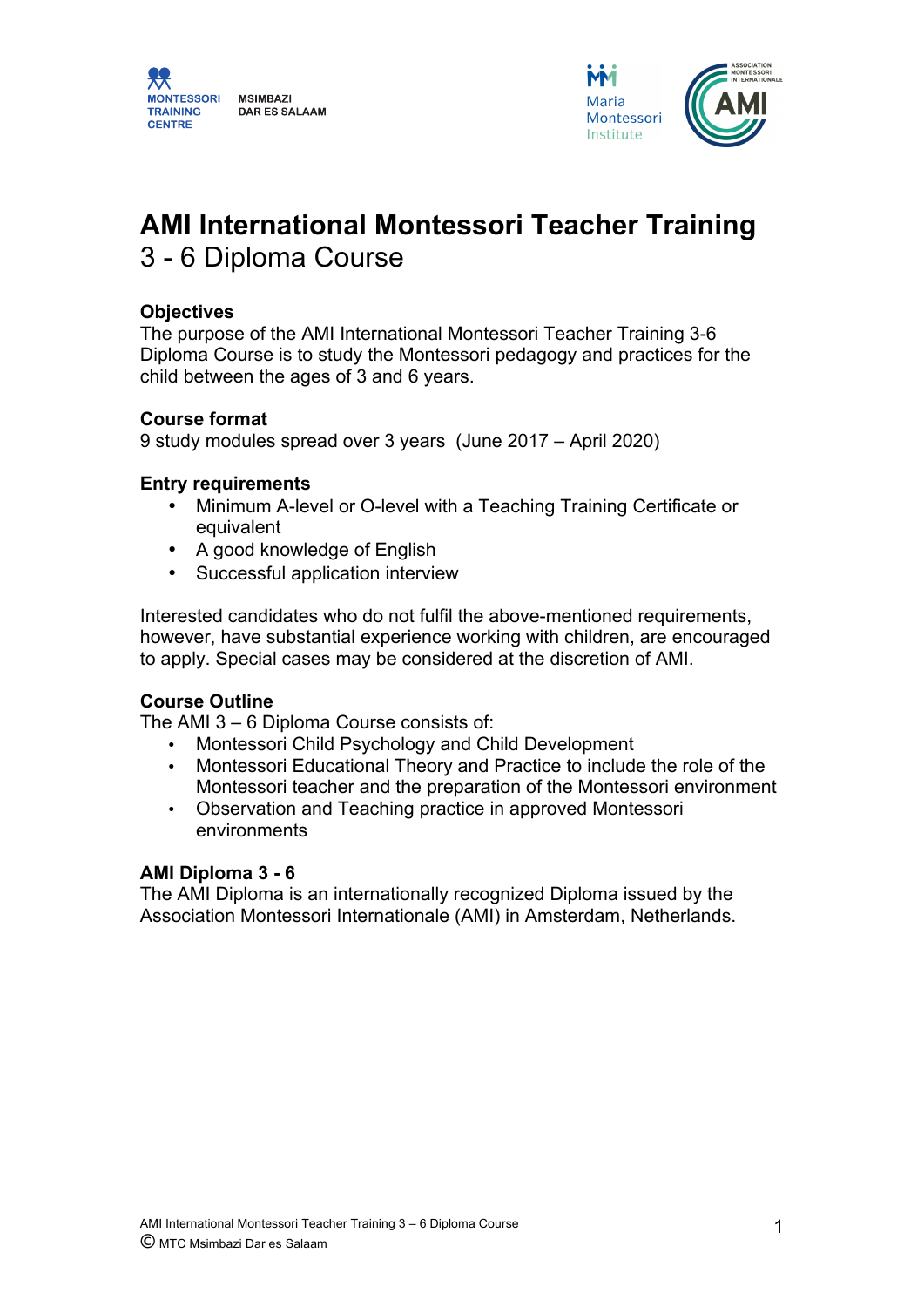# **Course information**

The AMI International Montessori Teacher Training 3-6 Diploma Course is a comprehensive study of Montessori theory and practice to prepare teachers to work with children from 2½ to 6 years.

The Diploma Course consists of Montessori child philosophy and development, human development, Montessori primary materials and curriculum, the role of the teacher and the preparation of the Montessori environment. Students on the Diploma Course delve into Montessori theory that is fundamental to the role of the teacher and becomes a constant guide for the student's understanding.

Montessori Primary (2½ to 6 years) is a mixed age environment specifically designed to help children develop at their own pace, choosing their own activities from the Montessori materials which are displayed in an ordered and accessible way. Children work individually, or in groups, with hands-on activities which are designed to help them develop physically, socially and intellectually. Students on the Diploma Course will learn how to present the material and activities to the children as well as how to nurture a love of learning in the children, foster confidence in their own abilities and create a sense of social responsibility towards others and the environment in which they live.

The Course also includes Observation and Teaching Practice in approved Montessori environments. For the observation component, students spend time observing how the children interact with the teacher, one and another and as well as their environment. During teaching practice, students present materials and lessons to children under the supervision of a trained and experienced teacher.

### **Course Language**

English

### **Course Calendar**

June 2017 to April 2020 in 9 study modules

| Module 1: | 19.06.2017 - 14.07.2017 |
|-----------|-------------------------|
| Module 2: | 20.11.2017 - 15.12.2017 |
| Module 3: | 05.03.2018 - 28.03.2018 |
| Module 4: | 18.06.2018 - 13.07.2018 |
| Module 5: | 19.11.2018 - 14.12.2018 |
| Module 6: | 25.03.2019 - 17.04.2019 |
| Module 7: | 17.06.2019 - 12.07.2019 |
| Module 8: | 18.11.2019 - 13.12.2019 |
| Module 9: | 09.03.2020 - 08.04.2020 |
|           |                         |

Note: Observation and teaching practice will take place in between modules.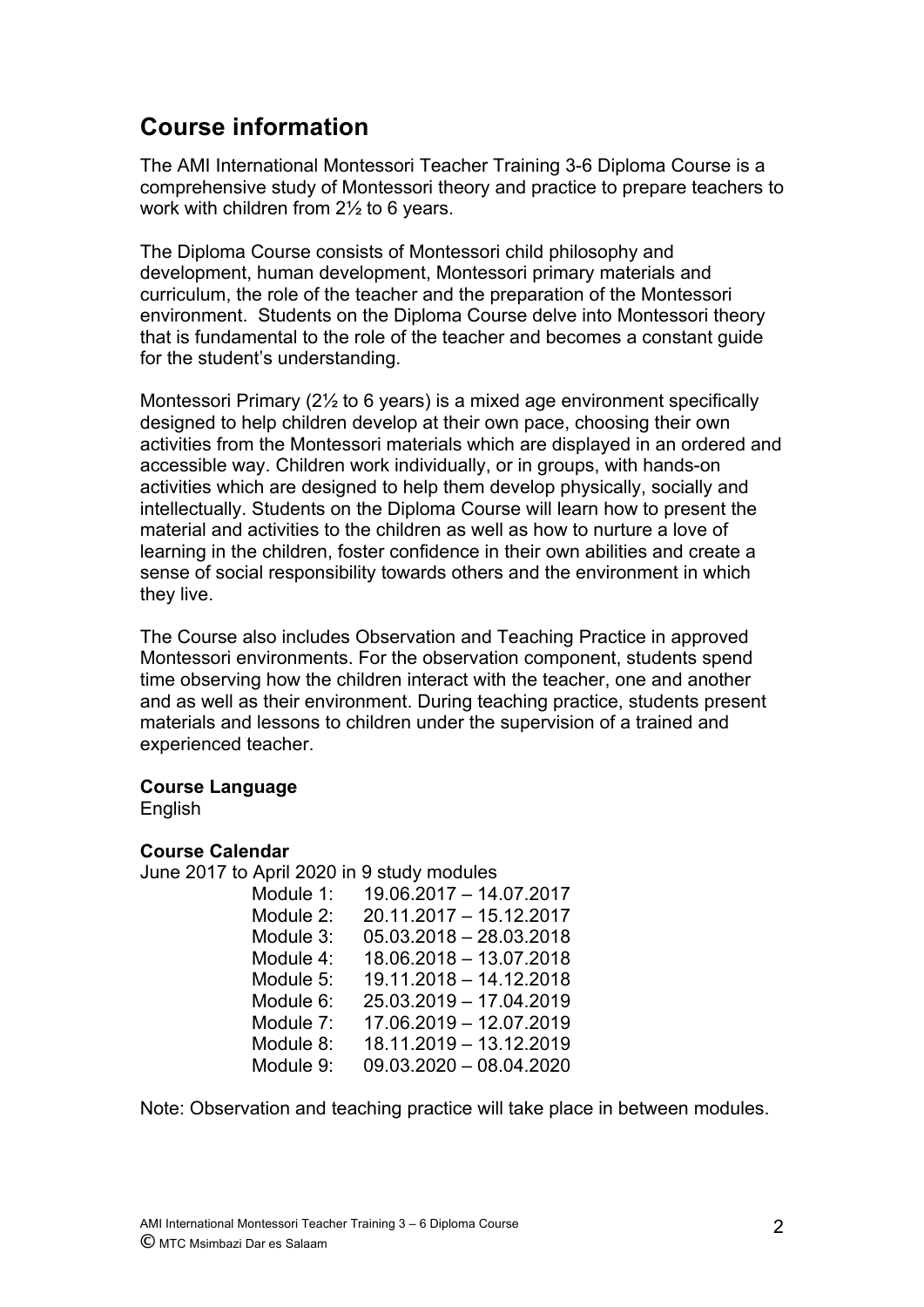### **Course Times**

Monday to Friday: 08.30 – 15.30

At least 400 hours of classroom-based training including lectures, a minimum of 140 hours of supervised practice with Montessori materials and 170 hours of observation and teaching practicum in Montessori settings.

### **Observation and Teaching Practice**

The 170 hours of observation and teaching practice in recognised Montessori environments has to be completed in between the Course **Modules** 

Students living in Tanzania will be assisted by the Montessori Training Centre Msimbazi to organise their observation and teaching practice in preapproved Montessori schools within the country.

International students are required to organise observation and teaching practice for themselves in their home/residence countries. Students have to find a convenient Montessori school where there is an AMI trained teacher who can supervise/guide them and contact the school to check if they can be accommodated. The school's details need to be sent to the Centre for review and approval. Full information on this process will be shared with the students after they have been accepted on the Course.

Please note that the AMI training faculty will be the deciding body if a Montessori environment fulfils the necessary quality standards to be eligible for an observation or teaching practice setting.

### **Required reading**

*By Dr. Maria Montessori*

- § The Absorbent Mind
- The Secret of Childhood
- **•** The Discovery of the Child
- The Four Planes of Education (AMI Pamphlet) *By Mario M. Montessori*
- The Human Tendencies and Montessori Education (AMI Pamphlet)

At the beginning of the Course, students will be given a set of books for all required reading.

Students will find further recommended reading books at the college library.

### **Qualification for Award**

The AMI Diploma is awarded to students who:

- Have satisfied the 90% attendance requirements
- § Are successful in the theory and practical examinations and have completed coursework to the required standard
- Have fulfilled the AMI Observation and Teaching Practice requirements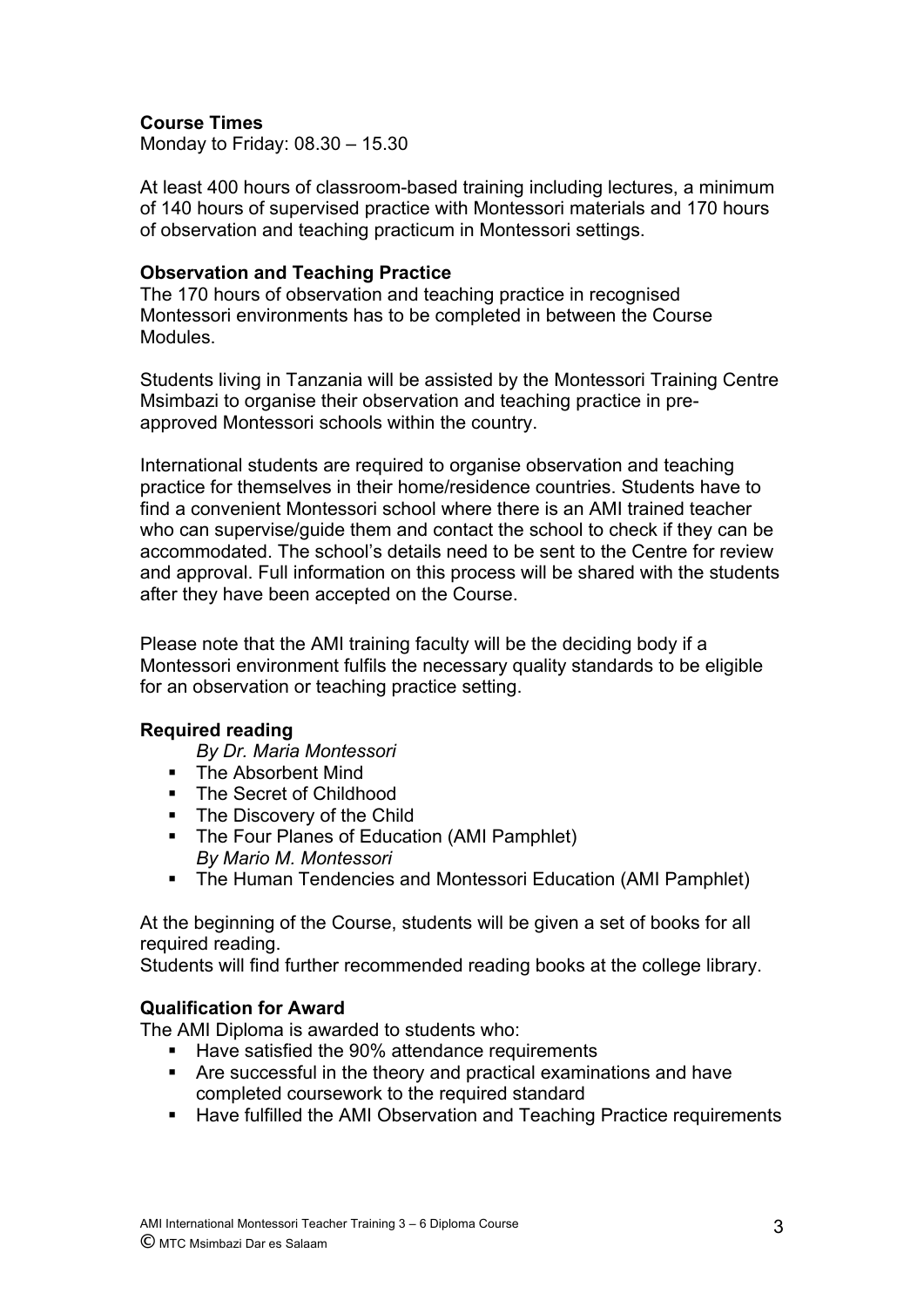## **Course fees**

Application fee: International students: USD 50 Tanzanian Nationals: TZS 100'000 Due when the application form is submitted. Applications are only processed if the application fee is paid and receipt submitted with the application form. The application fee is non-refundable.

Course fees: International students: USD 5'000 Tanzanian Nationals: TZS 10'000'000 Course fees include:

- o Montessori books
- o Handouts
- o Exam fees

Personal expenses are **NOT** included in the Course fees such as:

- o Personal stationery
- o Folders, paper
- o Transport, Accommodation & Food
- o Student visa, if applicable

Payment methods: Bank transfers or Bank deposit. No cash or MPESA payment.

Course fees can be paid in 3 instalments.

Payments in instalments:

| TZS 4'000'000/ USD 2'000             |
|--------------------------------------|
| due within 10 days of being accepted |
| to the course                        |
| TZS 3'000'000/ USD 1'500             |
| due June $1st$ , 2018                |
| TZS 3'000'000/ USD 1'500             |
| due June $1st$ , 2019                |
|                                      |

A 10% reduction on the total course fee is provided if the entire amount is received before June 1<sup>st</sup>, 2017. The reduced fee is TZS 9'000'000 / USD 4'500.

A place will be reserved for the student only after the first instalment has been paid.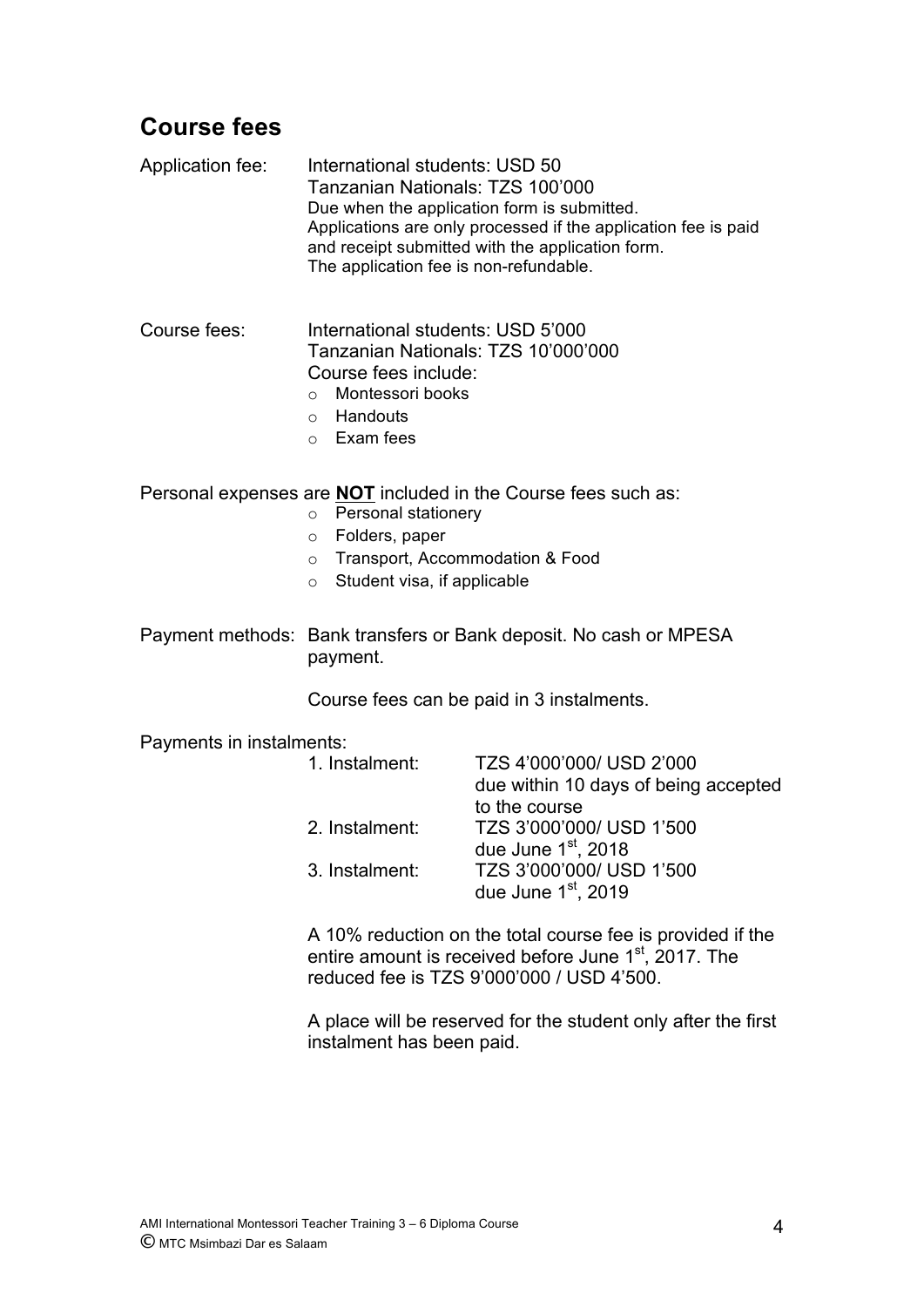# **About us**

### **Montessori Training Centre Msimbazi – Dar es Salaam**

Established in 1967, the Montessori Training Centre at Msimbazi is the oldest Montessori Institution in Tanzania offering National Montessori Certificate Courses since almost 50 years.

In collaboration with the Association Montessori Internationale, the Maria Montessori Institute in London and the Arthur Waser Foundation in Switzerland, the centre is offering after 50 years the second AMI International Montessori Teacher Training 3 - 6 Diploma Course in East Africa. The Centre is run by the congregation of The Little sisters of St. Francis of Assisi at the Diocese of Dar es Salaam.

### **Maria Montessori Institute (MMI)**

The Maria Montessori Institute, established in 1961, is a UK-based Montessori training centre affiliated to the Association Montessori Internationale (AMI). Montessori teacher training courses delivered by the MMI have evolved directly from those first delivered by Dr Maria Montessori and her son Mario between 1919 and 1957. All lectures, tutorials, written assignments and course material are prepared and delivered under direct authorisation from AMI by highly qualified trainers who have all undertaken the AMI Training of Trainers programme after substantial experience working with children.

### **Association Montessori Internationale (AMI)**

The Association Montessori Internationale is considered the leading Montessori organisation in the world. The Association is a Non-Governmental Organisation (NGO) represented at the United Nations since 1985 and an NGO in official partnership with UNESCO since 1962.

AMI was founded by Dr Maria Montessori herself in 1929 to safeguard the integrity of her work and is recognised as the global standard bearer for quality Montessori teacher training.

Additional information on the Association's history and details of its Montessori programmes, educational projects, publications, and affiliate organisations can be found at www.ami-global.org.